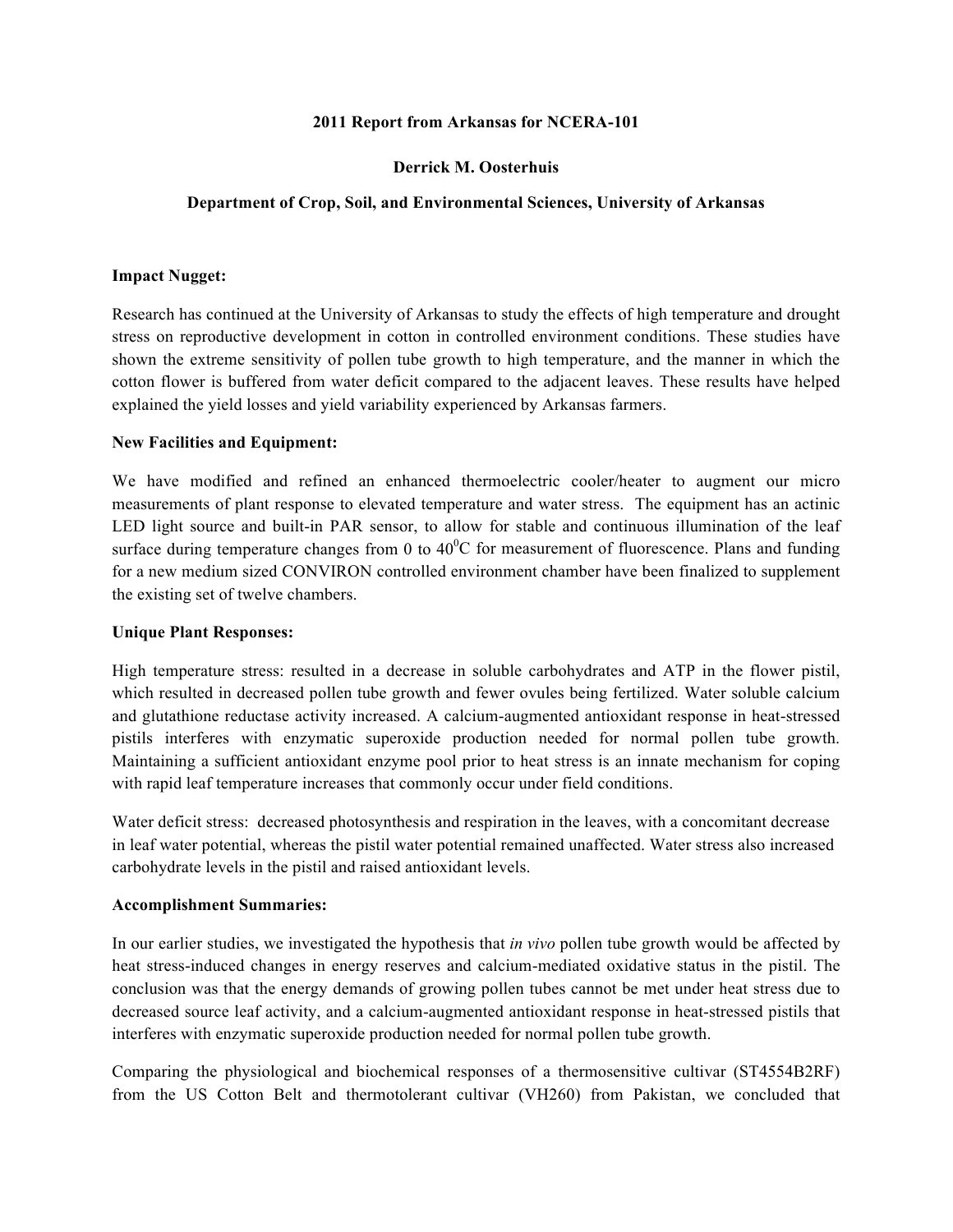maintaining a sufficient antioxidant enzyme pool prior to heat stress is an innate mechanism for coping with rapid leaf temperature increases that commonly occur under field conditions.

A diurnal study of pollen tube growth in the cotton pistil was conducted. Microclimate measurements included photosynthetically active radiation, relative humidity, and air temperature. Pistil measurements included surface temperature, pollen germination, and pollen tube growth through the style, fertilization efficiency, fertilized ovule number, and total number of ovules per ovary. Subtending leaf measurements included leaf temperature, photosynthesis, and stomatal conductance. Results showed that under high temperatures the first measureable pollen tube growth through the style was observed earlier in the day (1200 h) than under cooler conditions (1500 h). Also, high temperature resulted in slower pollen tube growth through the style (2.05 mm h-1) relative to cooler conditions (3.35 mm h-1). We concluded that diurnal pollen tube growth is exceptionally sensitive to high temperature.

# **Impact Statement:**

In cotton (*Gossypium hirsutum* L.), the growth of pollen tubes through the style has been shown to be especially sensitive to elevated temperatures, but not apparently to water stress. Under elevated temperatures the energy demands of growing pollen tubes cannot be met under heat stress due to decreased source leaf photosynthetic activity. Under water deficit, the cotton pistil seems to be well buffered compared to leaves adjacent in the canopy. There is an increase in antioxidants in the pistil under stress, which helps the ameliorate deleterious effects of the stress. The findings will facilitate the development of methods of ameliorating heat stress for yield stabilization.

# **Published Written Works:**

# **Refereed Journal Articles:**

- Harris, P., D.E. Longer, D.M., Oosterhuis, and D. Loka. 2011. Comparison of growth medium for container grown plants.*Discovery Journal* 12:19-25.
- Gonias, E., D.M., Oosterhuis, and A.C. Bibi. 2010. Light interception and radiation use efficiency of okra and normal leaf cotton isolines. *J Agric Sci. 72:217-222*
- Loka, D., D.M. Oosterhuis, and G. Ritchie. 2011. Water stress in cotton. pp. 37-72. *In* D.M. Oosterhuis (ed.) Stress Physiology in Cotton. Publ. Cotton Foundation, Memphis, TN.
- Oosterhuis, D.M., and J.L. Snider. 2011. High temperature stress on floral development and yield of cotton. pp. 1-24. *In* D.M. Oosterhuis (ed.) Stress Physiology in Cotton. Publ. Cotton Foundation, Memphis, TN.
- Oosterhuis, D.M. (Ed.) 2011. Stress Physiology in Cotton (book). Publ. Cotton Foundation, Memphis, TN. ISBN 978-0-939809-07-3
- Pettigrew, W.T. and D.M. Oosterhuis. 2011. Cotton adaptation to climate change. NCA Gov. publ. DC.
- Snider, J.L., D.M. Oosterhuis, and E.M. Kawakami. 2011*.* Diurnal pollen tube growth is slowed by high temperature in field-grown *Gossypium hirsutum* pistils. *J. Plant Physiol.* 168:441-448.